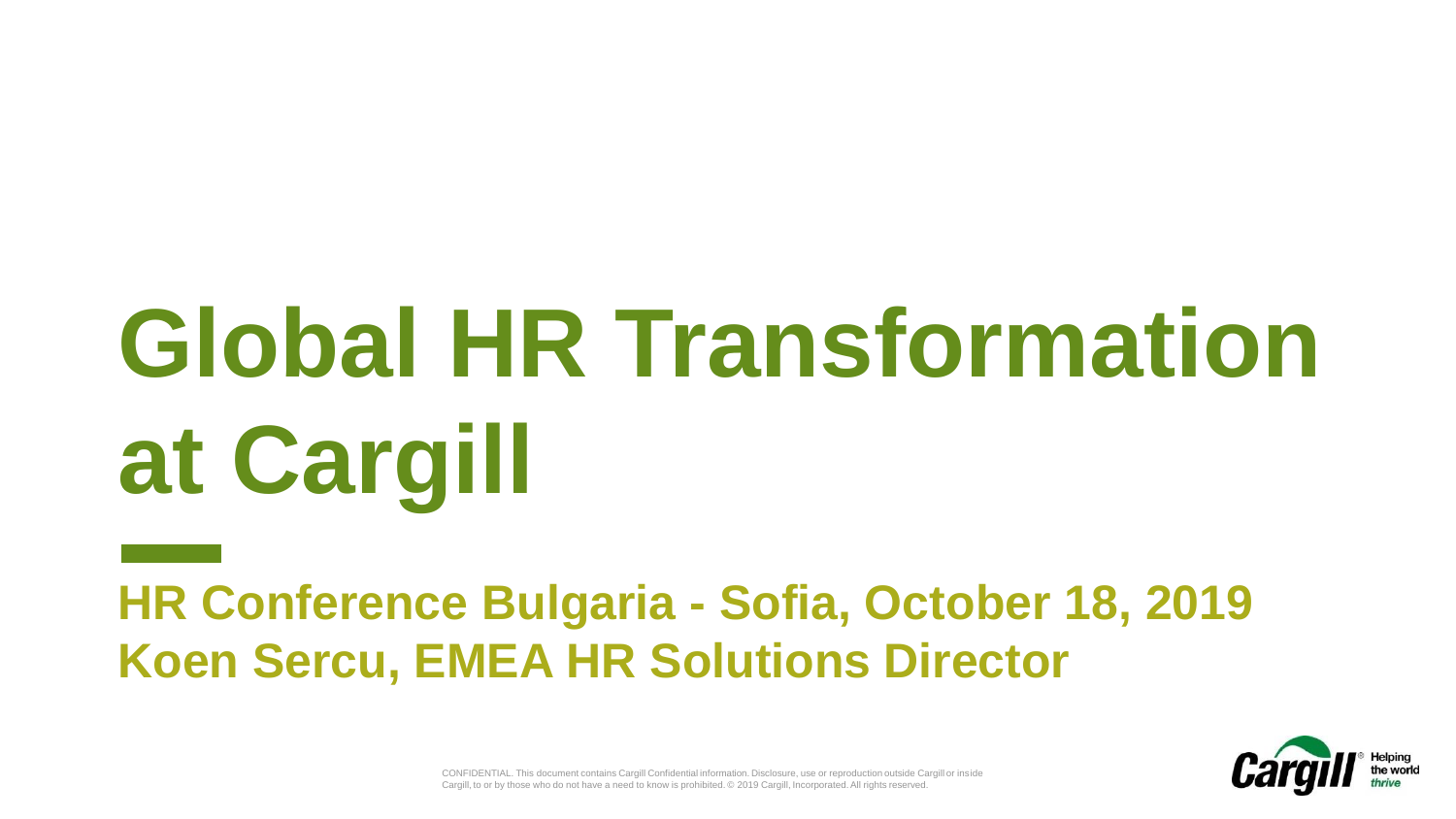## **Cargill Overview**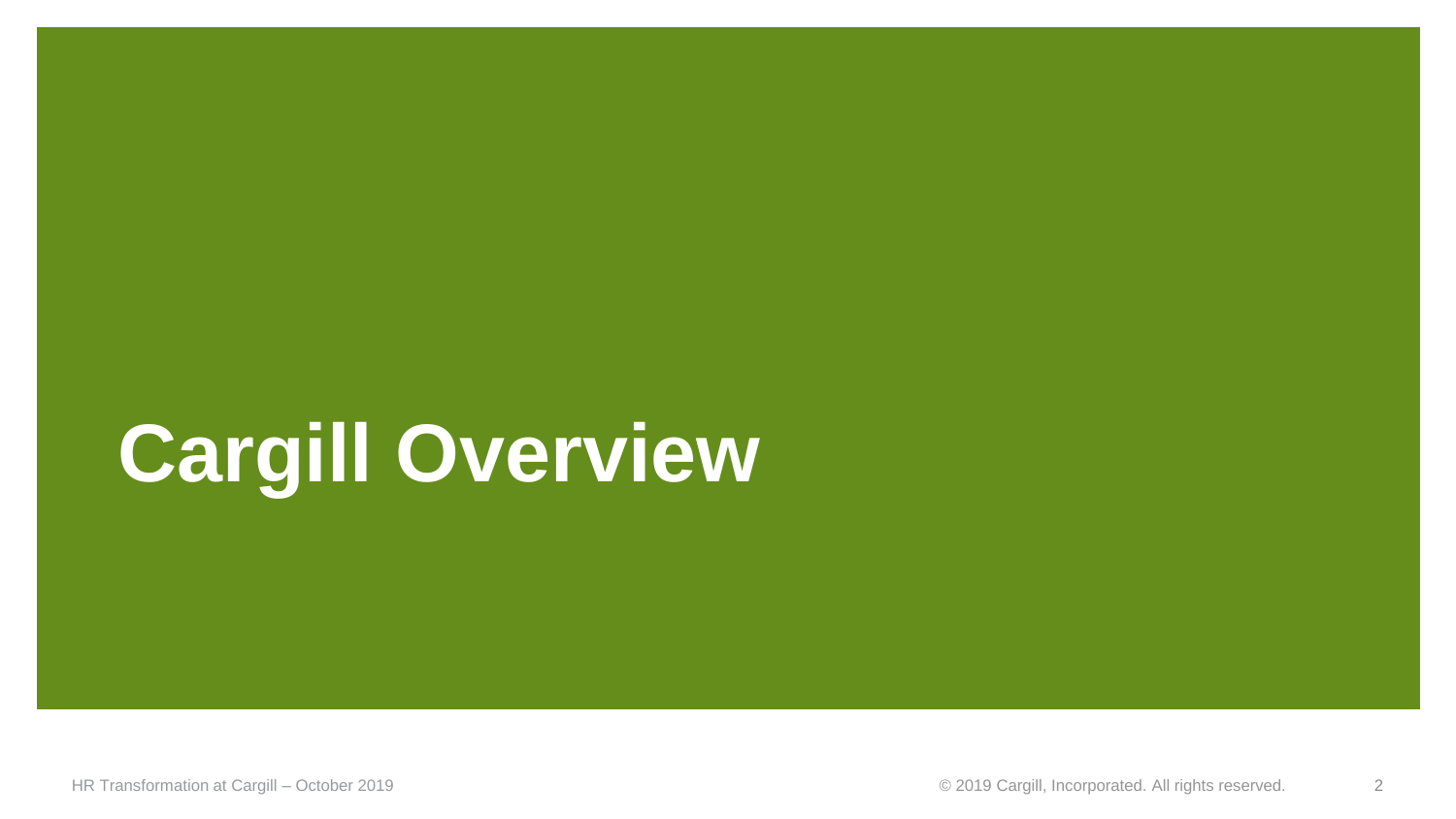### **Cargill at a glance**

**Together with farmers, customers, governments and communities, we help people thrive by applying our insights and over 150 years of experience. We have 155,000 employees in 70 countries who are committed to feeding the world in a responsible way, reducing environmental impact and improving the communities where we live and work.**



3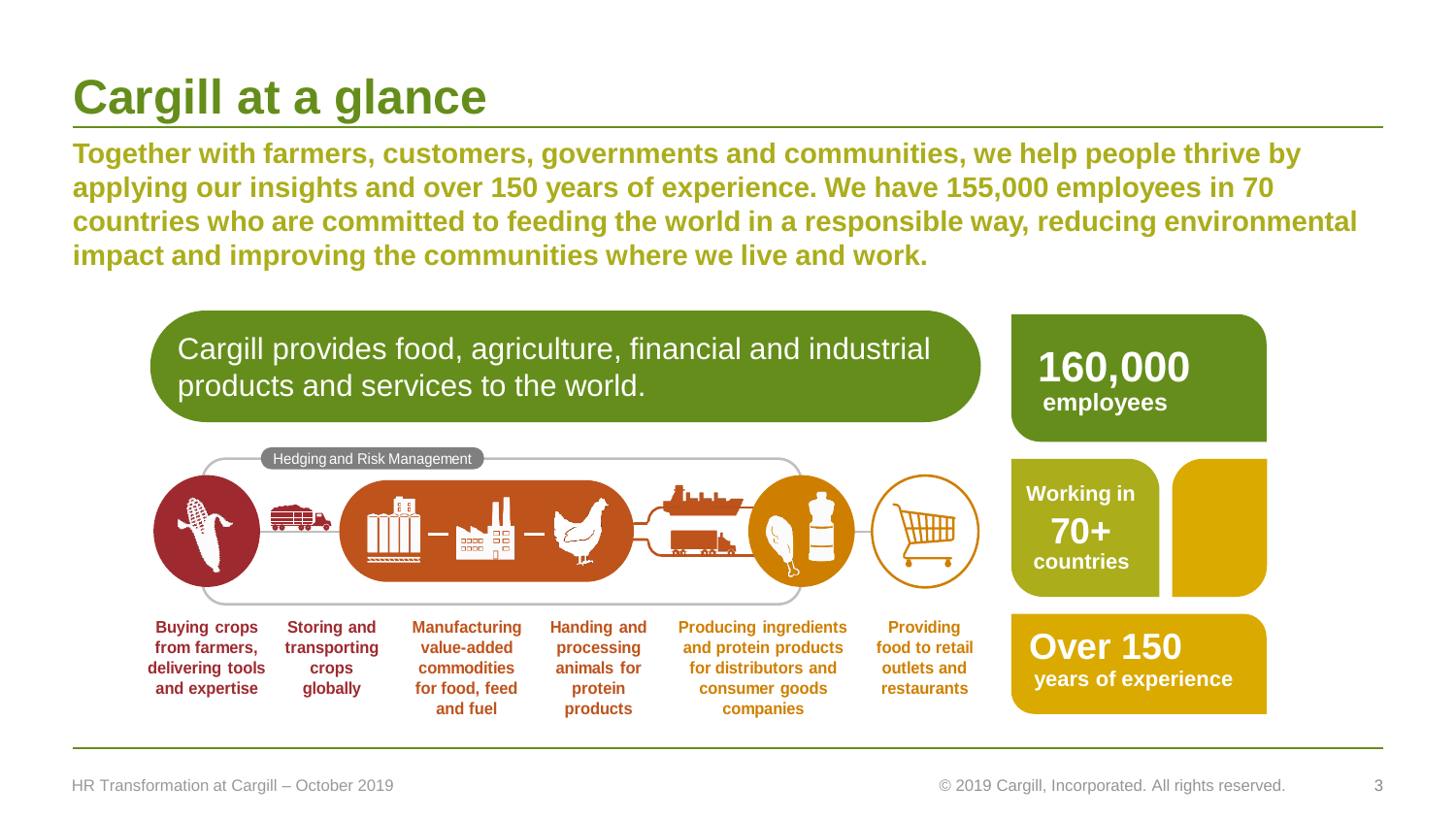## **History of Cargill in Bulgaria**



#### Cargill Agricultural Supply Chain

Established in 2006



#### 13 employees

#### Ocean Transportation

Established in 2013

94 employees





#### Established in 2014

#### • **3 locations** – CBS and CASC offices in Sofia & OT operations in Varna

- CBS Sofia office is the largest office facility in EMEA region
- **Rank # 60 of** biggest Bulgarian legal entities list
- **Rank #2** in Agriculture for 2017

4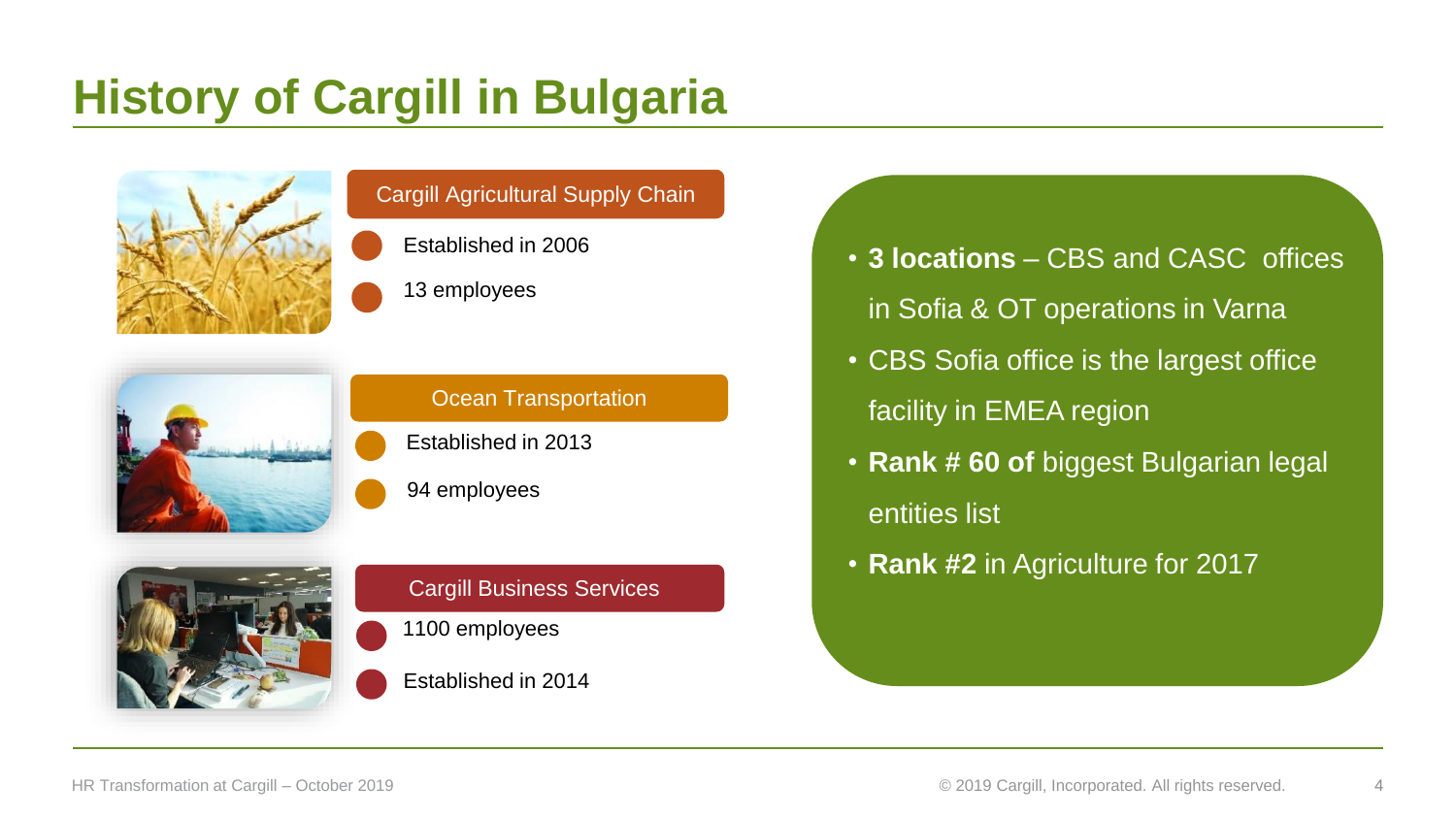## **Global HR Transformation at Cargill**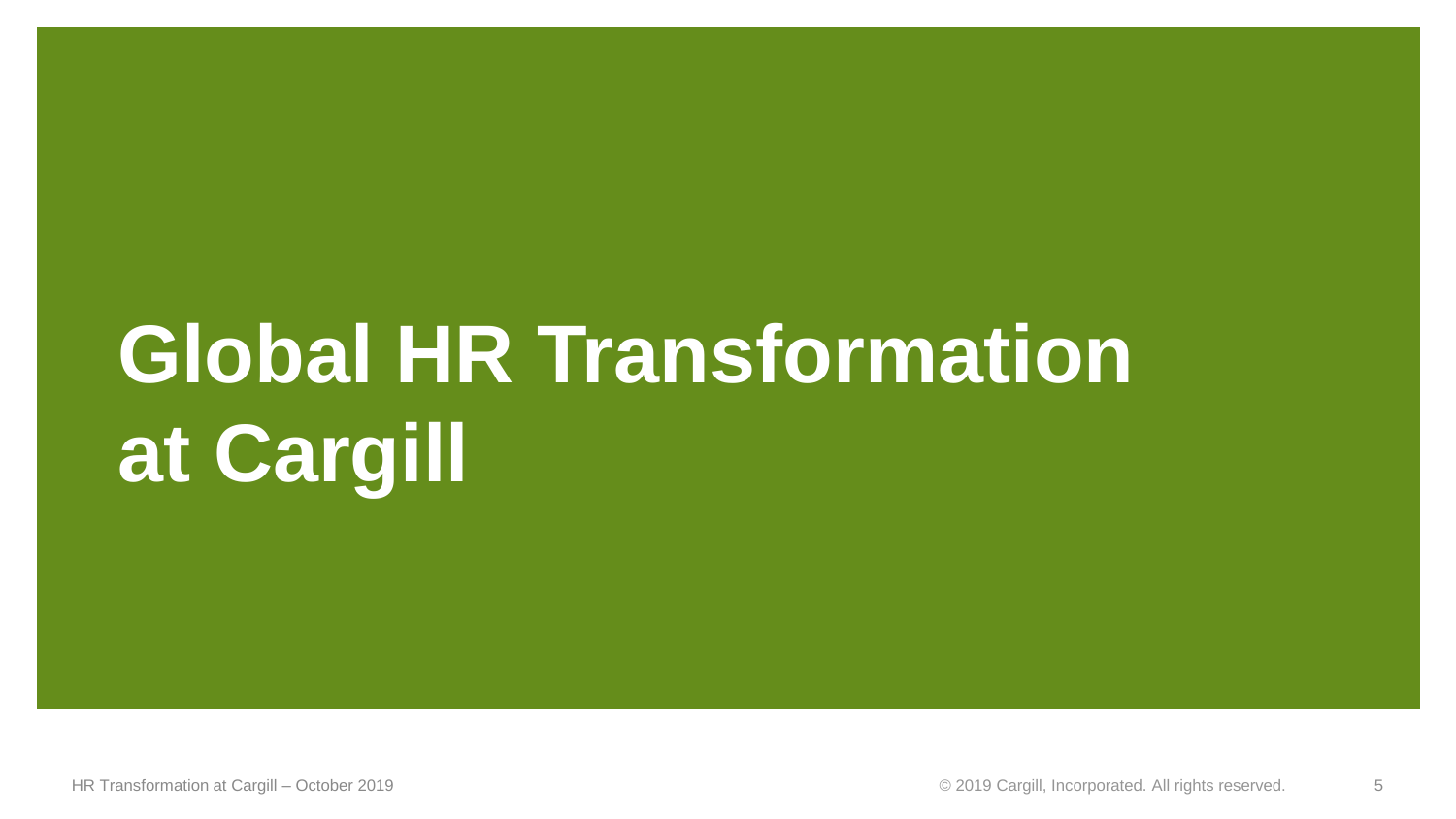#### **BEFORE and AFTER - Benefits of the change**





- Inconsistent activities
- Variable processes
- Duplicative work
- Unreliable data
- Multiple data systems
- Tactically-focused HR



- Standardized core HR processes
- Efficient, cost-effective services
- Specialists / experts
- Stronger focus on addressing business strategy needs
- Direct access for managers & employees to some of their data

#### **Key Benefits**



- Greater consistency of HR processes & experiences
- More specialized HR service
- More strategically-focused HR
- More control over data for managers
- Enhanced reporting capabilities for managers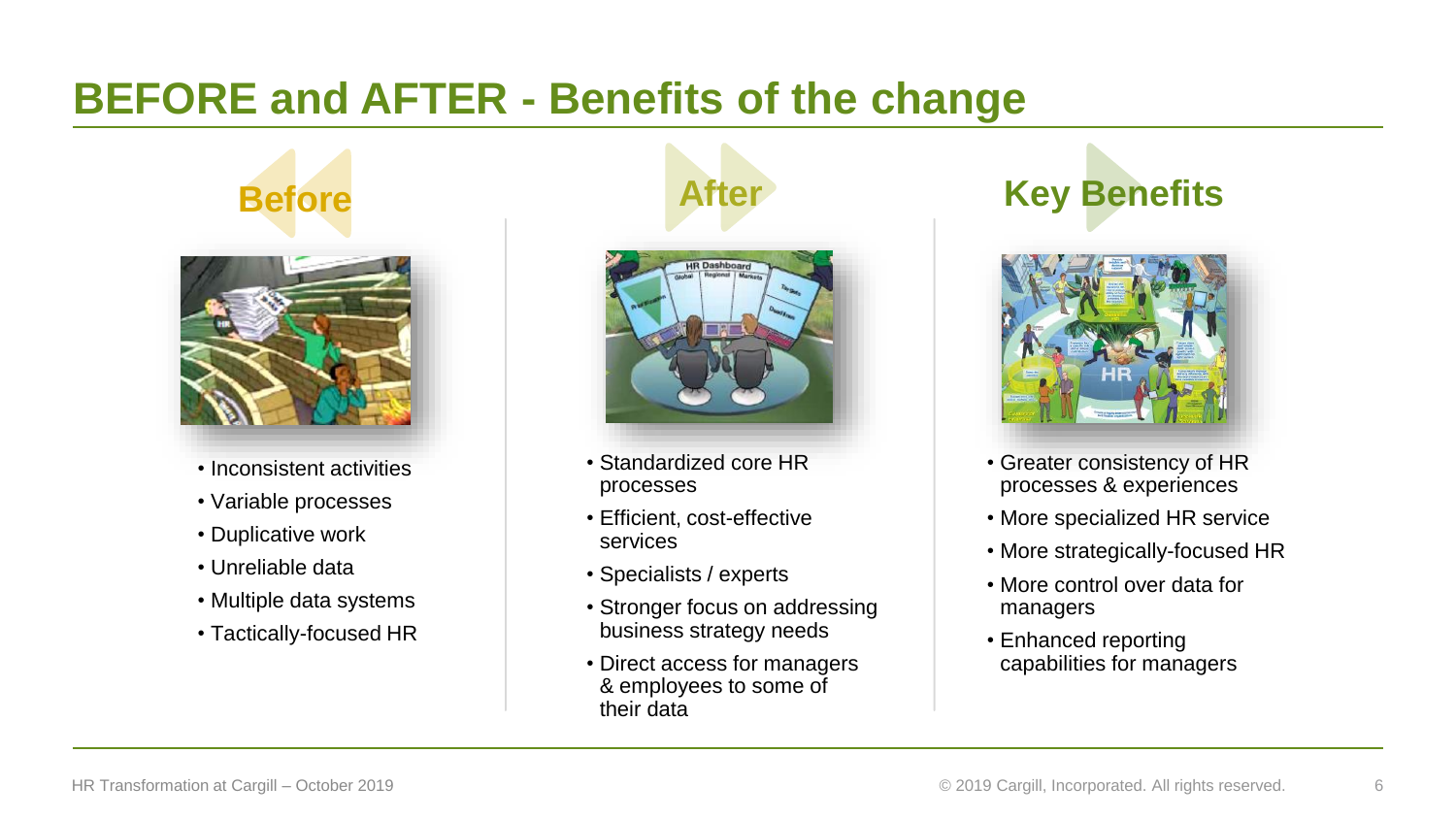### **We have re-aligned the HR operating model to meet the needs of the business**



7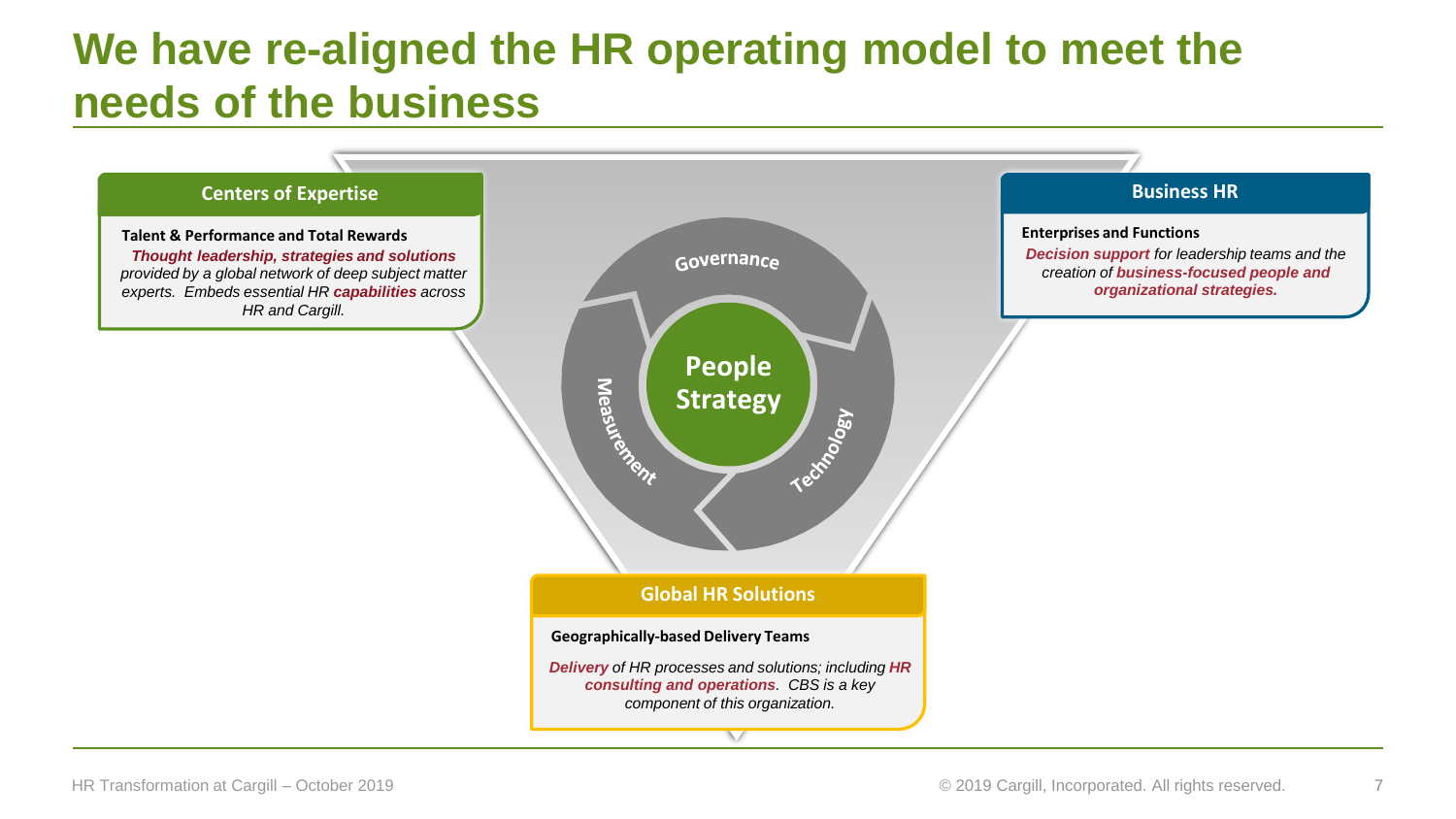#### **The HR Transformation comprised of projects focused on structure, process, technology, people and culture in support of the HR Strategy**

#### **POWERING THE ORGANIZATION PROJECT AURORA** Unleash the potential of **our people** and become Cargill's **HR partner of choice.** decisions A New York **THEIR HA ORGANIZATION MODEL & ENABLEMENT** Change how HR services and solutions are delivered to the business by transforming our operating model and building capability **A NEW HR**

Ensure our employee data management processes and technologies provide data that generates insights for strategic business

**CBS**

Accelerate the use of shared services to enable the business to focus on what they do best

#### **COMPETITIVE EXCELLENCE**

Apply rigor to the way we operate, build a continuous improvement culture, and accelerate further efficiencies and scale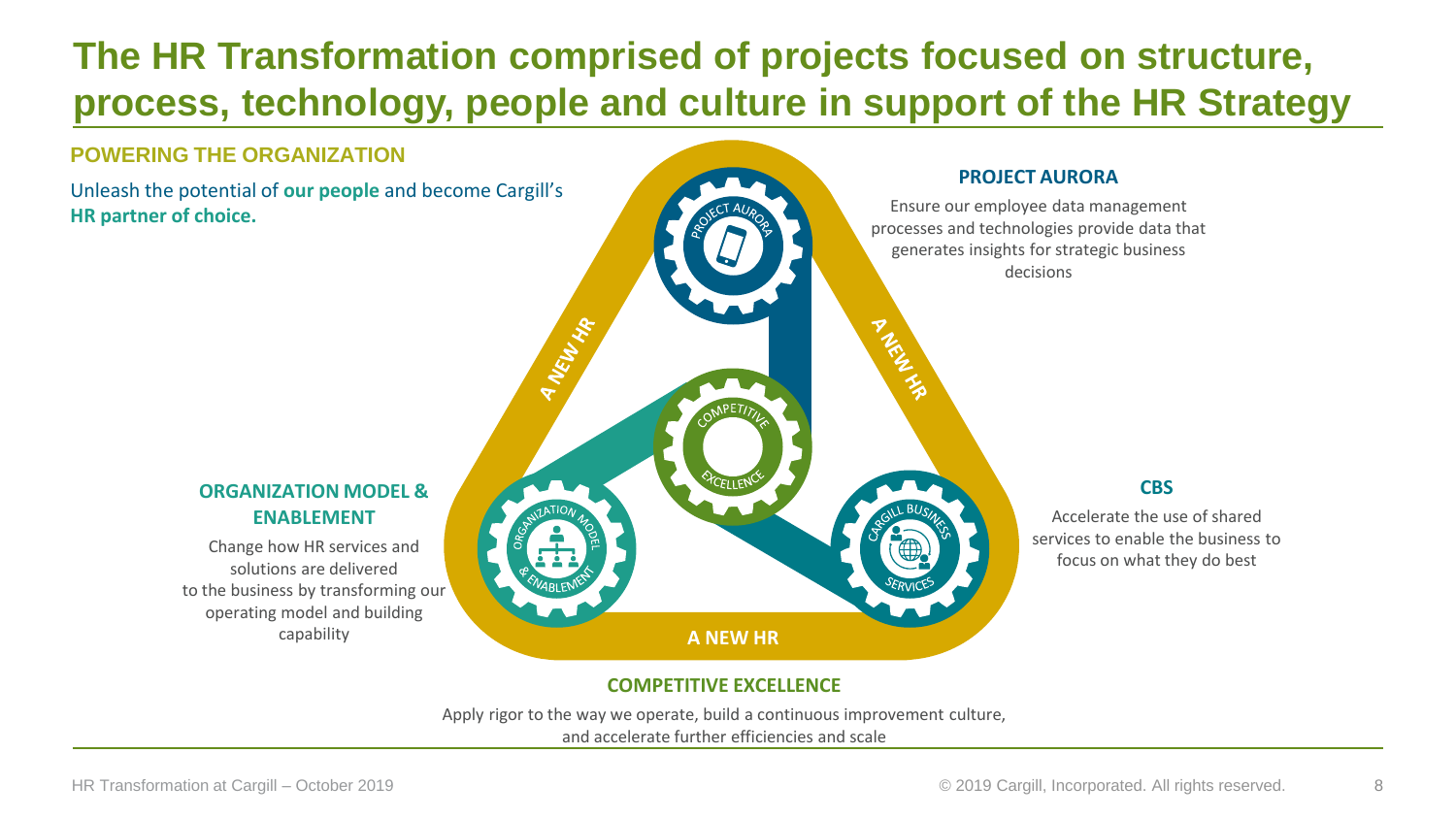#### **How Cargill's leaders, managers and employees interact with HR**



\*Source: Aon Hewitt | Organization & HR Effectiveness March 2016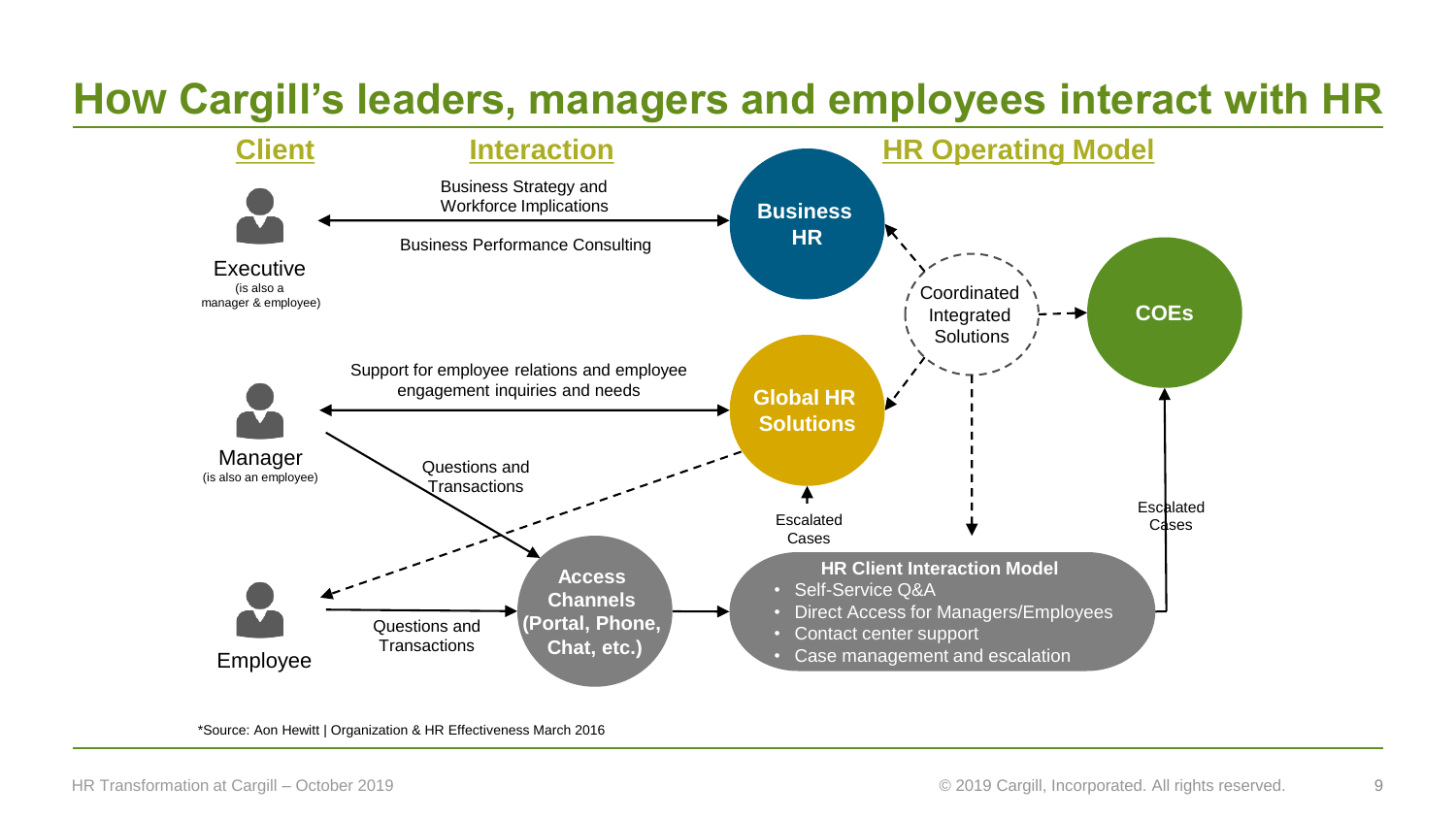## **Global HR Solutions is where managers and employees interact with HR**

**Within Global HR Solutions, services will be delivered from global, regional and market teams as well as from CBS**

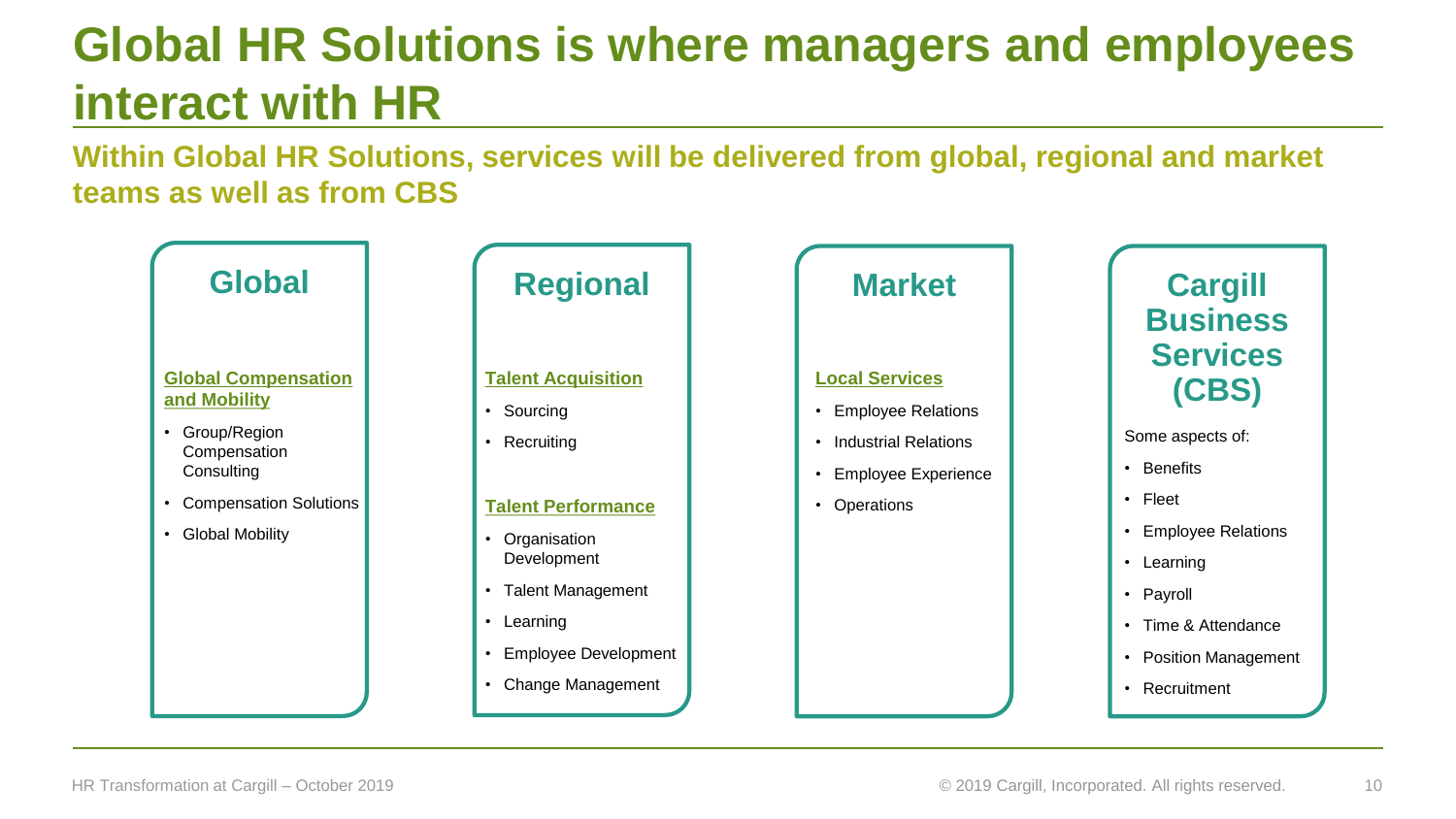## **The Learnings**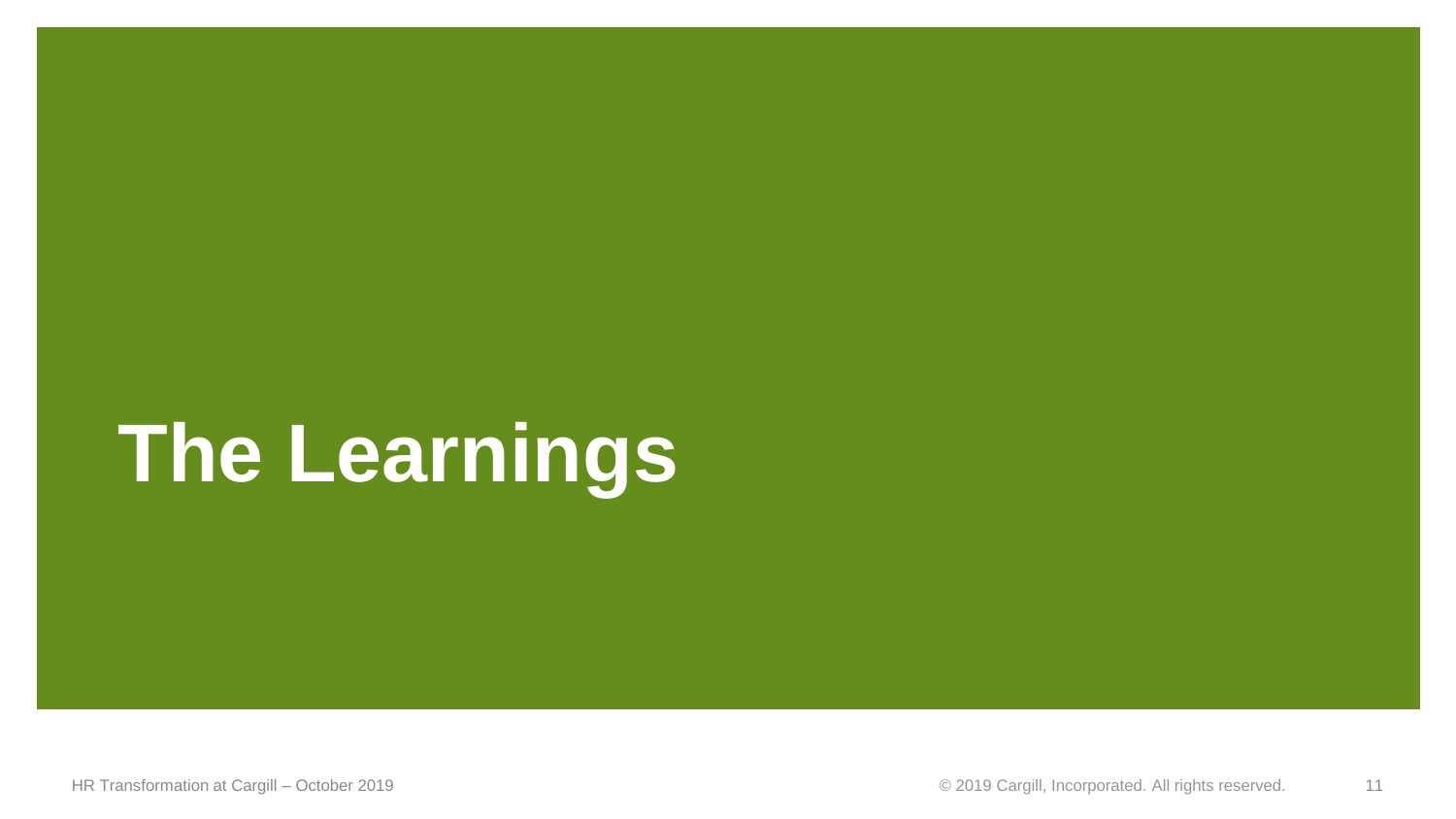### **Global HR Transformation – the Learnings**

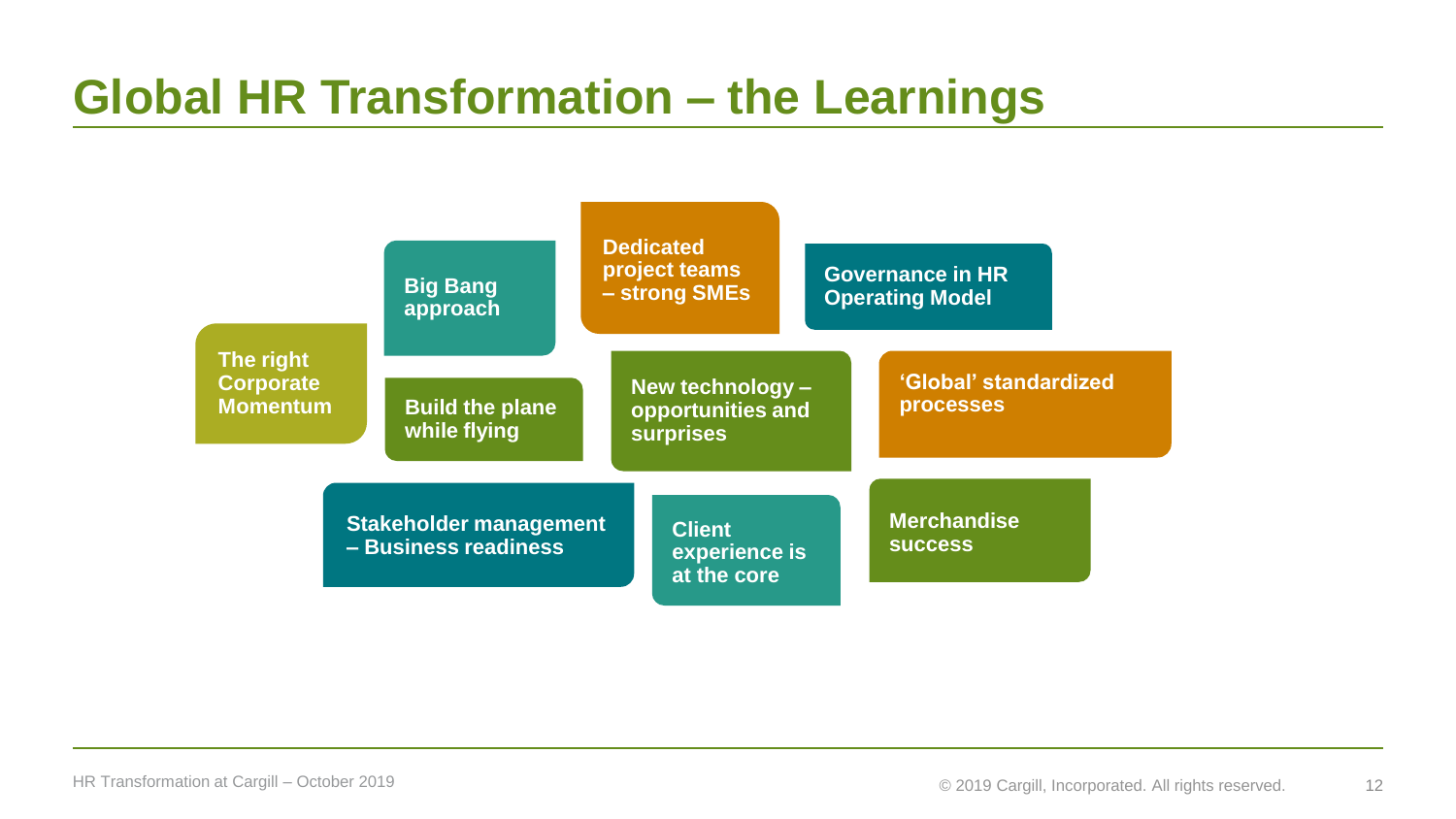## **Questions & Answers**

© 2019 Cargill, Incorporated. All rights reserved.